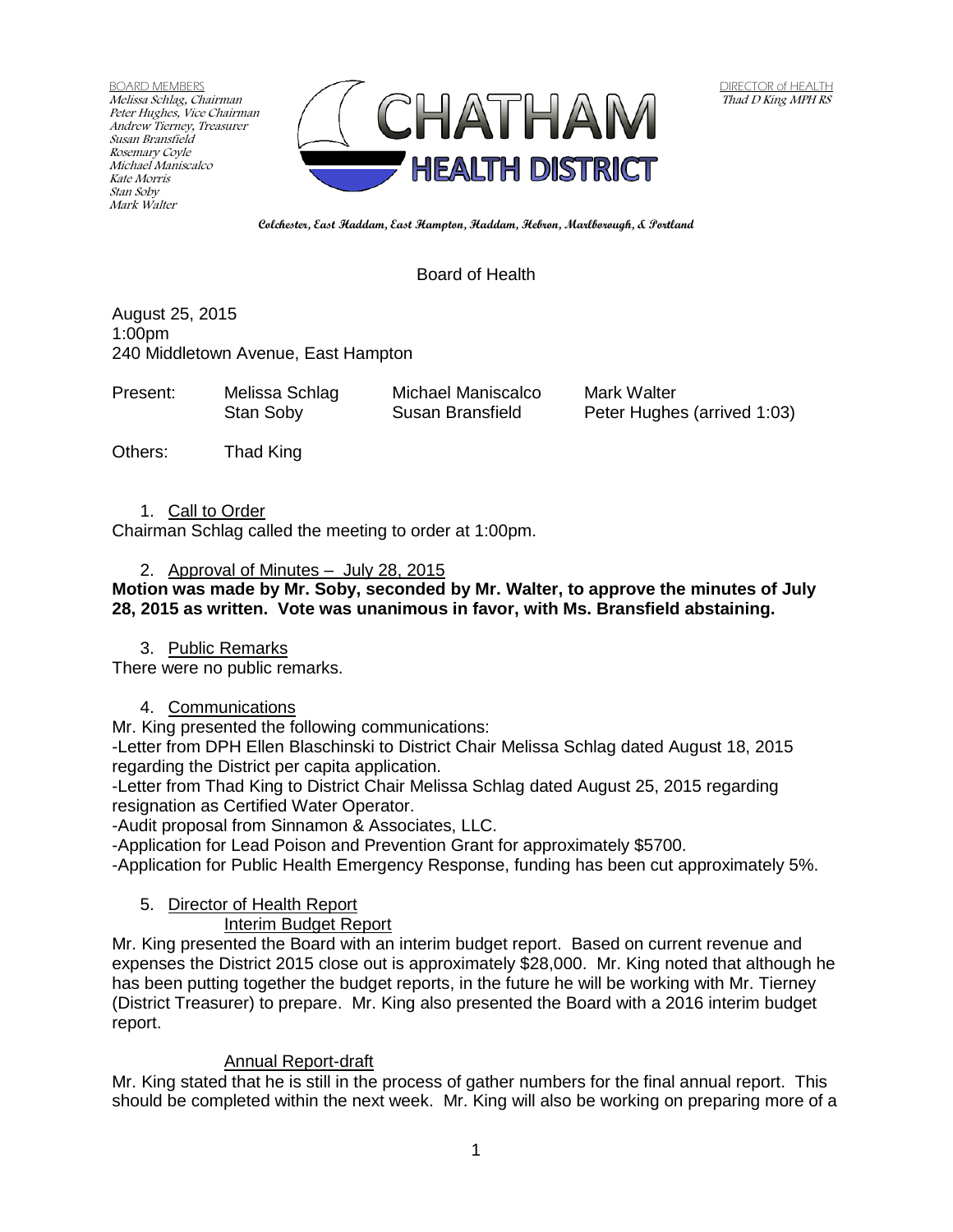newsletter style report for future use. The consensus of the Board is to have a full District report with a breakout of each individual town as well.

Mr. King also presented a food service report for the year. 557 inspections of fixed facilities were completed, approximately 72%. Additionally, a couple hundred temporary inspections were completed. Mr. King stated that he went through several inspection reports and noted that the quality of the inspections is very good.

## 6. Committee Reports

# Personnel, Policy and Budget

Mr. Maniscalco briefed that Board on the discussions from the last committee meeting, particularly a revised budget and employee reimbursement for educational expenses draft. These items are being presented to the full Board for action. Highlights to the budget revision were; reductions to a few general operating line items, funds for the purchase of a new vehicle, funds for cell phones and internet (previously paid out of PHEP) and increase in funds for employee tuition reimbursement.

## **Community**

Ms. Bransfield briefed the Board on the discussions from the last committee meeting; nurse's job description, revised contract for flu clinics and investigating the various blood pressure clinics held throughout the District in regard to their cost and benefits. Brief discussion was held regarding the public health nurse job description, to include LPN experience and supervision. Also discussed were the changes to the Middlesex Hospital HomeCare contract; adding wording for the qualifications of individuals to receive State vaccine through the District participation in the CT Vaccine Program and vaccination for uninsured will be vaccinated under Middlesex HomeCare's Community Health Benefit Program.

**Motion was made by Mr. Walter, seconded by Mr. Soby, to authorize Chairman Schlag to sign the Middlesex Hospital HomeCare contract. Vote was unanimous in favor.**

### **Motion was made by Mr. Hughes, seconded by Mr. Bransfield, to acknowledge the revised budget changes made by the Director of Health. Vote was unanimous in favor.**

Brief discussion was held regarding the employment commitment for individuals utilizing the employee tuition reimbursement. Consensus of the Board was to not require commitment at this time. **Motion was made by Mr. Soby, seconded by Mr. Hughes, to adopt the Employee Reimbursement for Educational Expenses. Vote was unanimous in favor.** 

## 7. Old Business

Ms. Bransfield noted that a change was being made for the POD location in Portland from the school to the Town Garage. The Town Garage can be secured and is much more easily accessible. Mr. King stated that there is a review of the plan in early January and the State has also made notification of the intent to do a state-wide drill with distribution to be held in the spring.

## 8. New Business

Mr. King noted that a scan of available auditors was conducted. A proposal was received by Sinnamon & Associates, who has experience with health districts. It is a two year proposal, \$4500 per year.

### **Motion was made by Mr. Hughes, seconded by Mr. Walter, to accept audit proposal. Vote was unanimous in favor.**